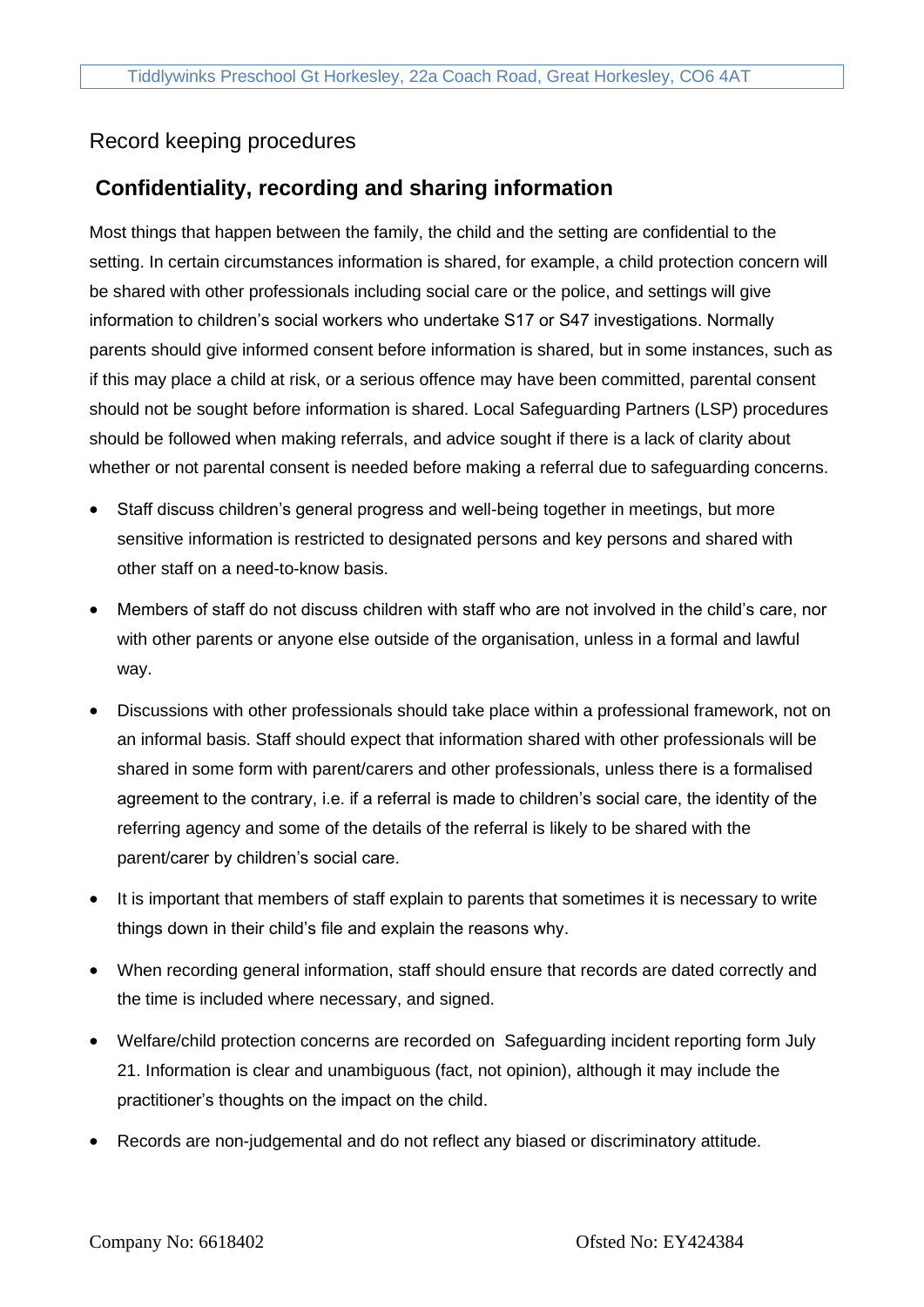- Not everything needs to be recorded, but significant events, discussions and telephone conversations must be recorded at the time that they take place.
- Recording should be proportionate and necessary.
- When deciding what is relevant, the things that cause concern are recorded as well as action taken to deal with the concern. The appropriate recording format is filed within the child's file.
- Information shared with other agencies is done in line with these procedures.
- Where a decision is made to share information (or not), reasons are recorded.
- Staff may use a computer to type reports, or letters. Where this is the case, the typed document is deleted from the computer and only the hard copy is kept.
- The setting is registered with the Information Commissioner's Office (ICO). Staff are expected to follow guidelines issued by the ICO, at<https://ico.org.uk/for-organisations/guidance-index/>
- Additional guidance in relation to information sharing about adults is given by the Social Care Institute for Excellence, at [www.scie.org.uk/safeguarding/adults/practice/sharing-information](http://www.scie.org.uk/safeguarding/adults/practice/sharing-information)
- Staff should follow guidance including Working Together to Safeguard Children (DfE 2018); Information Sharing: Advice for Practitioners Providing Safeguarding Services to Children, Young People, Parents and Carers 2018 and What to do if you're Worried a Child is Being Abused (HMG 2015)

## **Confidentiality definition**

- Personal information of a private or sensitive nature, which is not already lawfully in the public domain or readily available from another public source, and has been shared in a relationship, where the person giving the information could reasonably expect it would not be shared with others.
- Staff can be said to have a 'confidential relationship' with families. Some families share information about themselves readily; members of staff need to check whether parents regard this information as confidential or not.
- Parents sometimes share information about themselves with other parents as well as staff; the setting cannot be held responsible if information is shared beyond those parents whom the person has confided in.
- Information shared between parents in a group is usually bound by a shared agreement that the information is confidential and not discussed outside. The setting manager is not responsible should that confidentiality be breached by participants.
- Where third parties share information about an individual; staff need to check if it is confidential, both in terms of the party sharing the information and of the person whom the information concerns.

Page **2** of **6**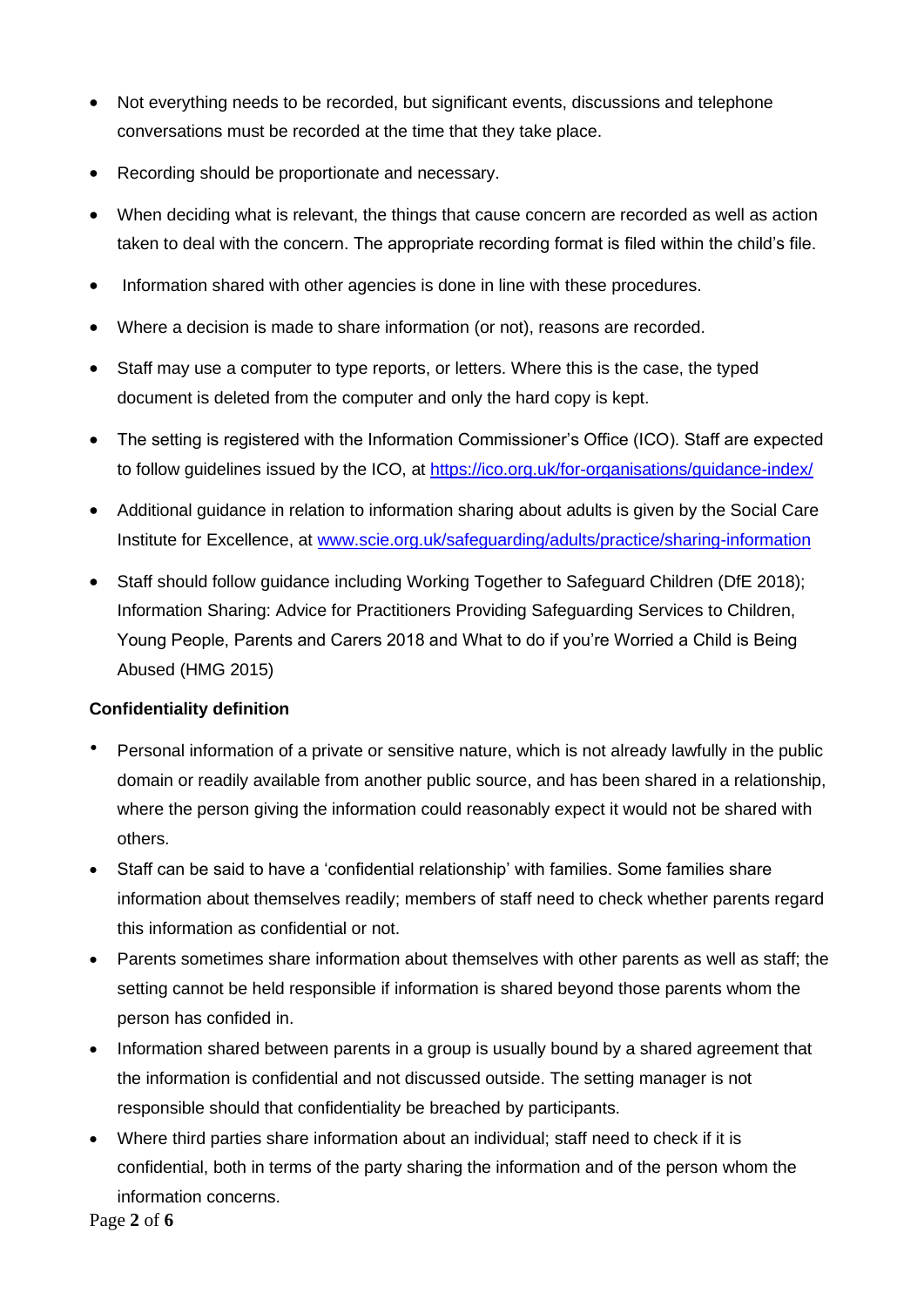- Information shared is confidential to the setting.
- Practitioners ensure that parents/carers understand that information given confidentially will be shared appropriately within the setting (for instance with a designated person, during supervision) and should not agree to withhold information from the designated person or their line manager.

### **Breach of confidentiality**

- A breach of confidentiality occurs when confidential information is not authorised by the person who provided it, or to whom it relates, without lawful reason to share.
- The impact is that it may put the person in danger, cause embarrassment or pain.
- It is not a breach of confidentiality if information was provided on the basis that it would be shared with relevant people or organisations with lawful reason, such as to safeguard an individual at risk or in the public interest, or where there was consent to the sharing.
- Procedure Children's records and data protection must be followed.

### *Exception*

- GDPR enables information to be shared lawfully within a legal framework. The Data Protection Act 2018 balances the right of the person about whom the data is stored with the possible need to share information about them.
- The Data Protection Act 2018 contains "safeguarding of children and individuals at risk" as a processing condition enabling "special category personal data" to be processed and to be shared. This allows practitioners to share without consent if it is not possible to gain consent, if consent cannot reasonably be gained, or if gaining consent would place a child at risk.
- Confidential information may be shared without authorisation either from the person who provided it or to whom it relates, if it is in the public interest and it is not possible or reasonable to gain consent or if gaining consent would place a child or other person at risk. The Data Protection Act 2018 enables data to be shared to safeguard children and individuals at risk. Information may be shared to prevent a crime from being committed or to prevent harm to a child, Information can be shared without consent in the public interest if it is necessary to protect someone from harm, prevent or detect a crime, apprehend an offender, comply with a Court order or other legal obligation or in certain other circumstances where there is sufficient public interest.
- Sharing confidential information without consent is done only in circumstances where consideration is given to balancing the needs of the individual with the need to share information about them.
- When deciding if public interest should override a duty of confidence, consider the following:
	- is the intended disclosure appropriate to the relevant aim?
	- what is the vulnerability of those at risk?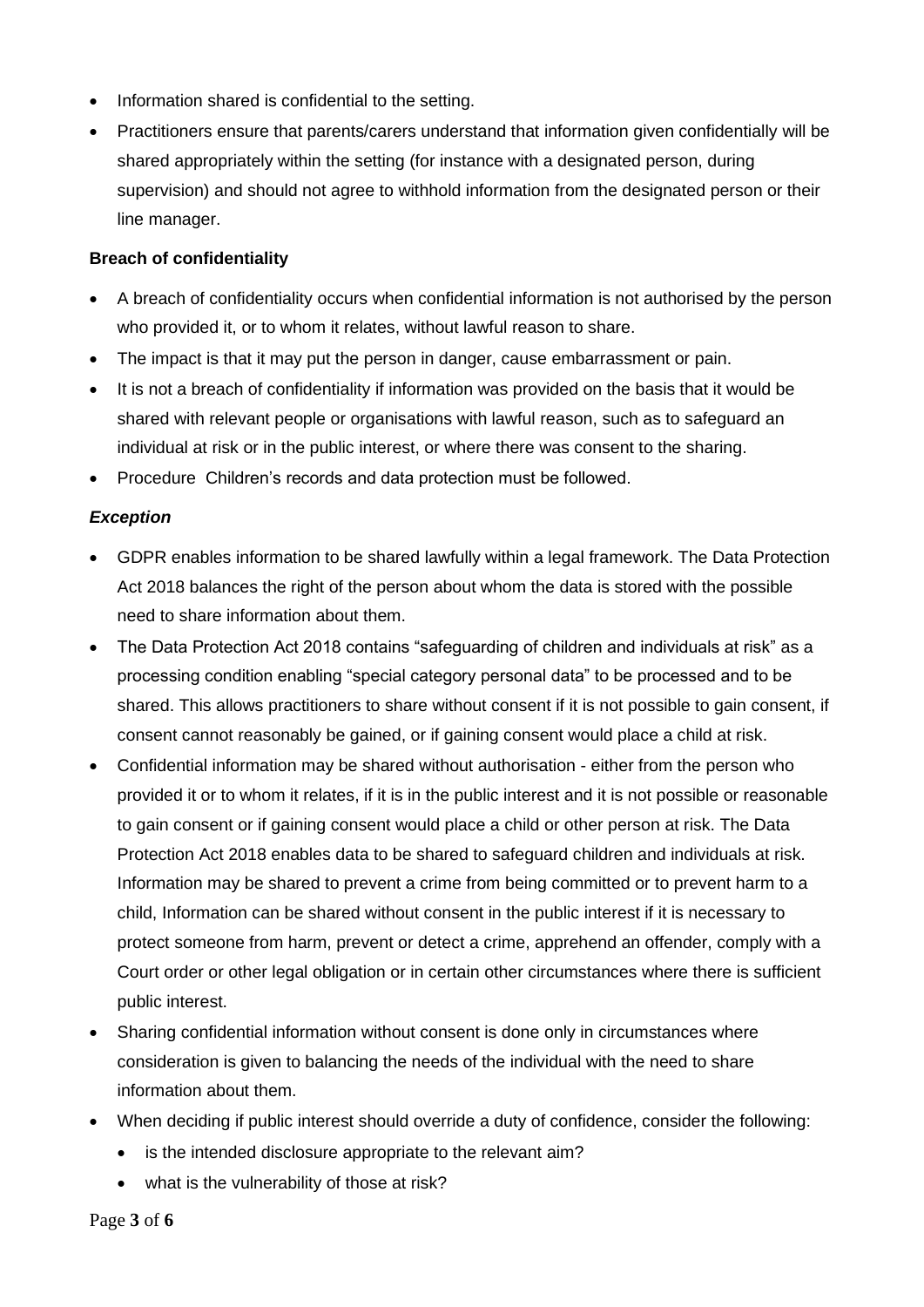- is there another equally effective means of achieving the same aim?
- is sharing necessary to prevent/detect crime and uphold the rights and freedoms of others?
- is the disclosure necessary to protect other vulnerable people?

The decision to share information should not be made as an individual, but with the backing of the designated person who can provide support, and sometimes ensure protection, through appropriate structures and procedures.

# **Obtaining consent**

Consent to share information is not always needed. However, it remains best practice to engage with people to try to get their agreement to share where it is appropriate and safe to do so.

Using consent as the lawful basis to store information is only valid if the person is fully informed and competent to give consent and they have given consent of their own free will, and without coercion from others, Individuals have the right to withdraw consent at any time.

You should not seek consent to disclose personal information in circumstances where:

- someone has been hurt and information needs to be shared quickly to help them
- obtaining consent would put someone at risk of increased harm
- obtaining consent would prejudice a criminal investigation or prevent a person being questioned or caught for a crime they may have committed
- the information must be disclosed regardless of whether consent is given, for example if a Court order or other legal obligation requires disclosure

# **NB. The serious crimes indicated are those that may harm a child or adult; reporting confidential information about crimes such as theft or benefit fraud are not in this remit.**

- Settings are not obliged to report suspected benefit fraud or tax evasion committed by clients, however, they are obliged to tell the truth if asked by an investigator.
- Parents who confide that they are working while claiming should be informed of this and should be encouraged to check their entitlements to benefits, as they it may be beneficial to them to declare earnings and not put themselves at risk of prosecution.

## **Consent**

- Parents share information about themselves and their families. They have a right to know that any information they share will be regarded as confidential as outlined in 07.1a Privacy notice. They should also be informed about the circumstances, and reasons for the setting being under obligation to share information.
- Parents are advised that their informed consent will be sought in most cases, as well as the circumstances when consent may not be sought, or their refusal to give consent overridden.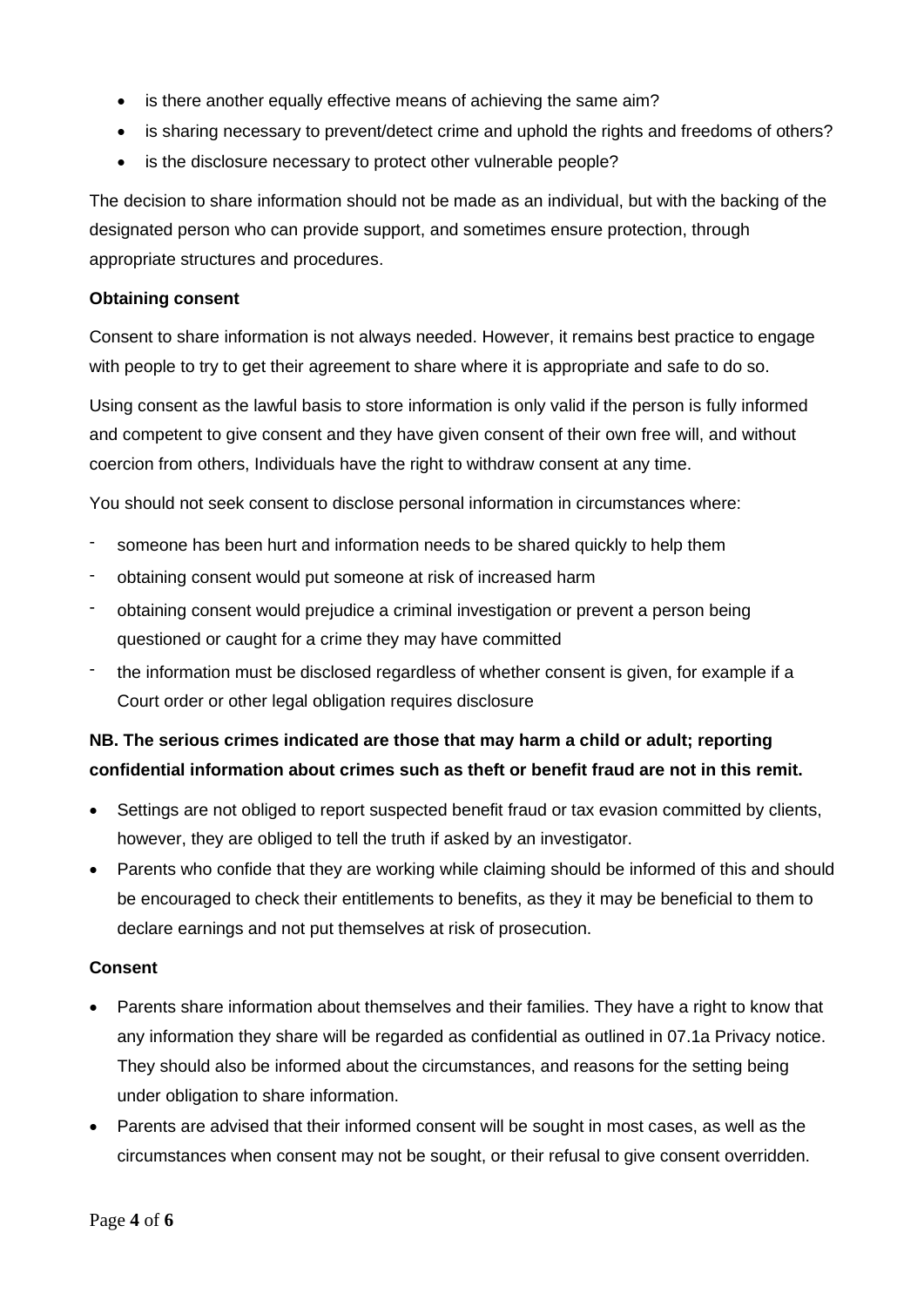- Where there are concerns about whether or not to gain parental consent before sharing information, for example when making a Channel or Prevent referral the setting manager must inform their line manager for clarification before speaking to parents
- Consent must be informed that is the person giving consent needs to understand why information will be shared, what will be shared, who will see information, the purpose of sharing it and the implications for them of sharing that information.

### **Separated parents**

- Consent to share need only be sought from one parent. Where parents are separated, this would normally be the parent with whom the child resides.
- Where there is a dispute, this needs to be considered carefully.
- Where the child is looked after, the local authority, as 'corporate parent' may also need to be consulted before information is shared.

## **Age for giving consent**

- A child may have the capacity to understand why information is being shared and the implications. For most children under the age of eight years in a nursery or out of school childcare context, consent to share is sought from the parent, or from a person who has parental responsibility.
- Young persons (16-19 years) are capable of informed consent. Some children from age 13 onwards may have capacity to consent in some situations. Where they are deemed not to have capacity, then someone with parental responsibility must consent. If the child is capable and gives consent, this may override the parent's wish not to give consent.
- Adults at risk due to safeguarding concerns must be deemed capable of giving or withholding consent to share information about them. In this case 'mental capacity' is defined in terms of the Mental Capacity Act 2005 Code of Practice (Office of the Public Guardian 2007). It is rare that this will apply in the context of the setting.

#### **Ways in which consent to share information can occur**

- Policies and procedures set out the responsibility of the setting regarding gaining consent to share information, and when it may not be sought or overridden.
- Information in leaflets to parents, or other leaflets about the provision, including privacy notices.
- Consent forms signed at registration (for example to apply sun cream).
- Notes on confidentiality included on every form the parent signs.
- Parent signatures on forms giving consent to share information about additional needs, or to pass on child development summaries to the next provider/school.